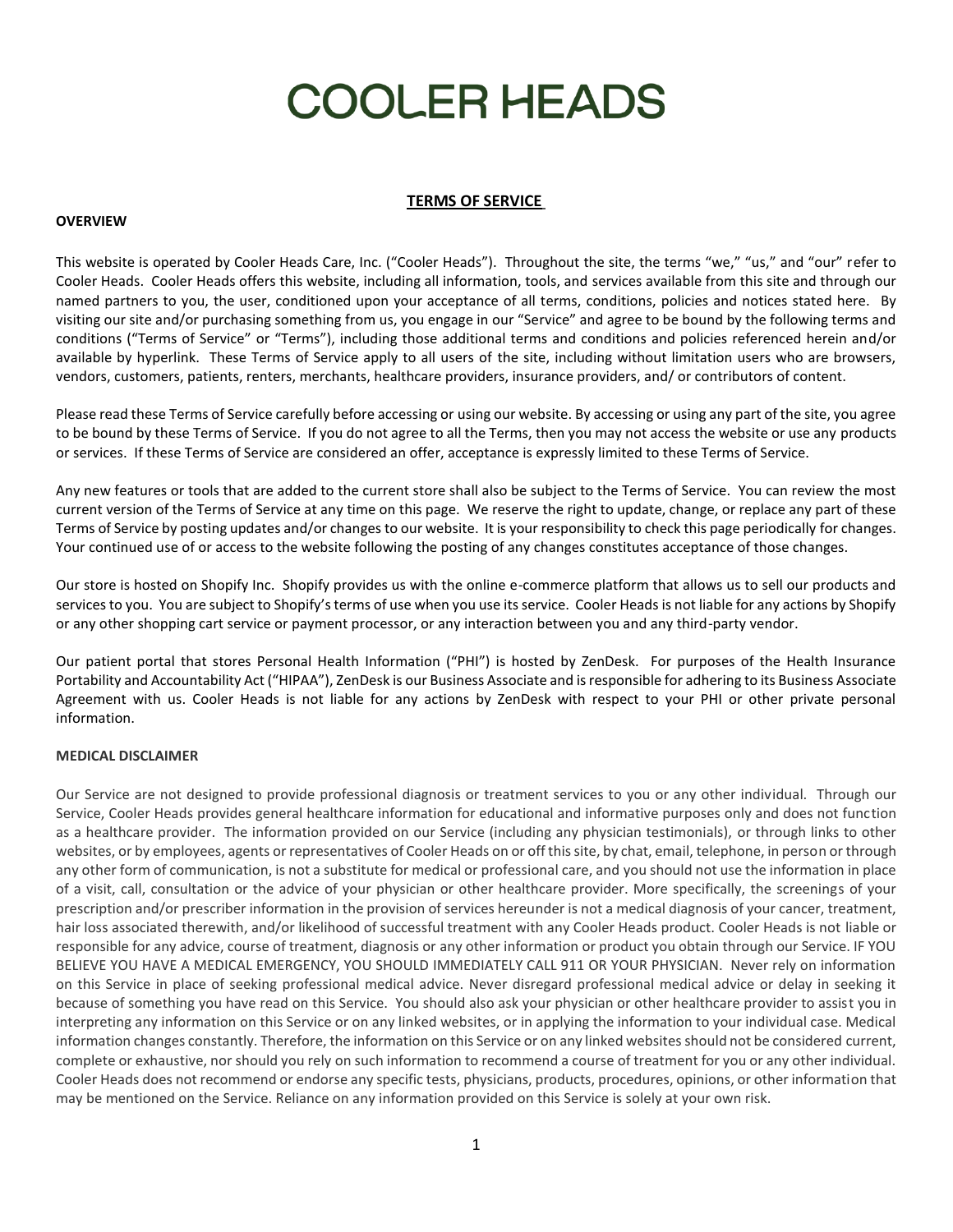#### **ONLINE STORE TERMS**

By agreeing to these Terms of Service, you represent that you are at least the age of majority in your state of residence, or that you are the age of majority in your state or province of residence and you have given us your consent to allow any of your minor dependents to use this site. You must be at least 21 years of age to use the Amma™ Scalp Cooling System.

You may not use our products for any illegal or unauthorized purpose nor may you, in the use of the website, violate any laws in your jurisdiction (including but not limited to copyright laws). You must not transmit any worms or viruses or any code of a destructive nature. A breach or violation of any of the Terms will result in an immediate termination of your use of this website or any other service provided by Cooler Heads.

#### **GENERAL CONDITIONS**

We reserve the right to refuse service to anyone for any reason at any time.

You understand that your content (not including credit card information), may be transferred unencrypted and involve (a) transmissions over various networks; and (b) changes to conform and adapt to technical requirements of connecting networks or devices. Credit card information is always encrypted during transfer over networks.

You agree not to reproduce, duplicate, copy, sell, resell, or exploit any portion of the Service, use of the Service, or access to the Service or any contact on the website through which the service is provided, without express written permission by us.

The headings used in this agreement are included for convenience only and will not limit or otherwise affect these Terms.

#### **ACCURACY, COMPLETENESS, AND TIMELINESS OF INFORMATION**

We are not responsible if information made available on this Service is not accurate, complete, or current. The material on this Service is provided for general information only and should not be relied upon or used as the sole basis for making decisions without consulting primary, more accurate, more complete or more timely sources of information. Any reliance on the material on this site is at your own risk.

This site may contain certain historical information. Historical information, necessarily, is not current and is provided for your reference only. We reserve the right to modify the contents of this site at any time, but we have no obligation to update any information on our site. You agree that it is your responsibility to monitor changes to our site.

To the extent you provide us information requested or submitted in association with this Service, you represent such information is fair and accurate to the best of your knowledge. Cooler Heads reserves all legal rights to terminate its Services and/or pursue and legal remedies up and including legal action related to the submission or disclosure of inaccurate, false, or misleading information in connection with its Services.

#### **PRODUCT RENTAL**

Product rentals shall be governed by an Equipment Rental and Supplies Agreement with us, which incorporates these Terms of Service wholly by reference.

#### **RESELLING PRODUCTS PROHIBITED**

You may not, under any circumstances, resell any products or services purchased, rented, or otherwise provided from or through Cooler Heads, whether or not you purchased or rented the products through the Service. You represent and warrant that you are buying products from the Services for your own personal use only (or if you are a Renter who is not renting Cooler Heads products for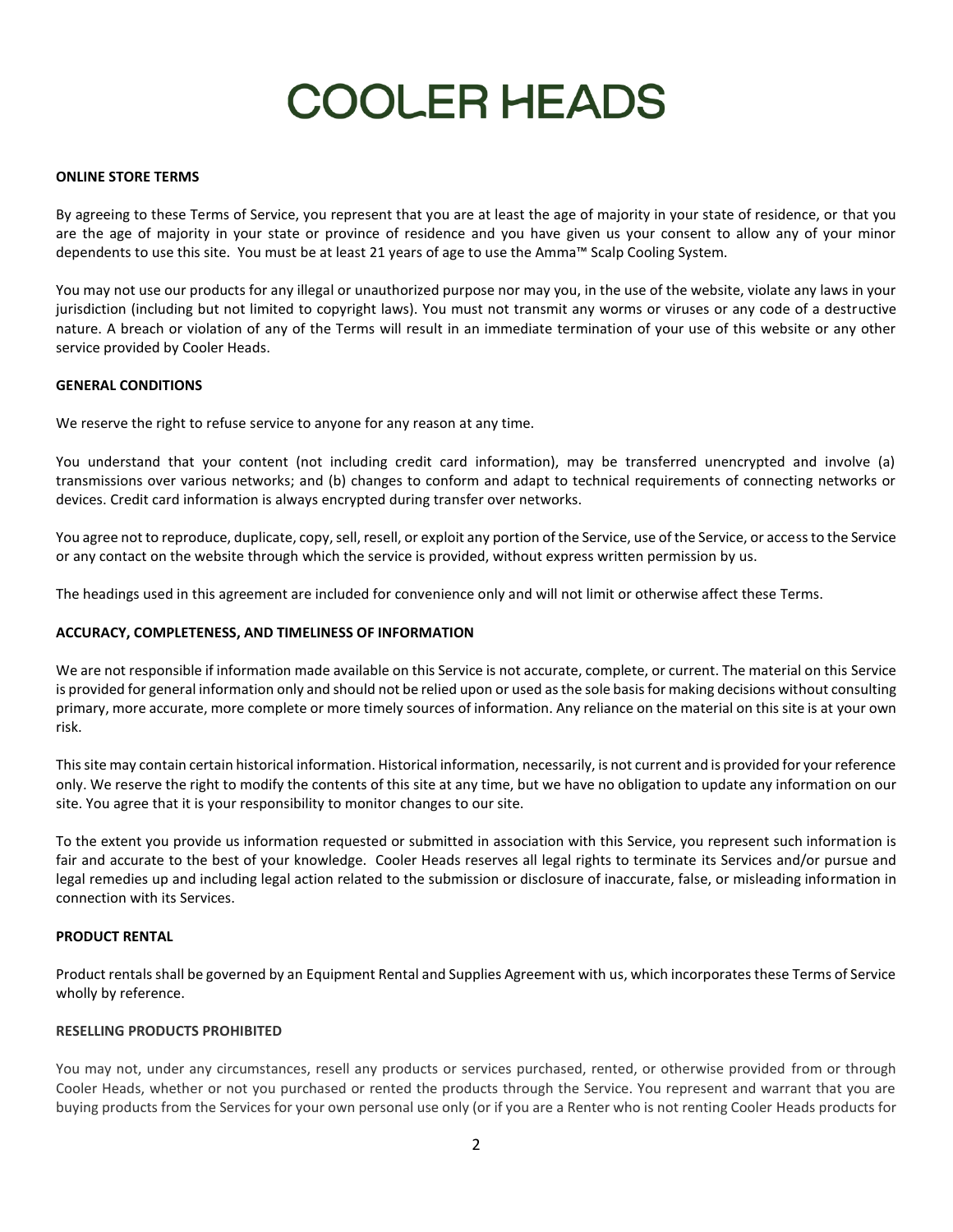your own personal use, you represent you are purchasing and/or renting Services and products for use by the Patient identified in the account under which such Rental or purchase is obtained by Cooler Heads), and not for resale or export.

### **MODIFICATIONS TO THE SERVICE AND PRICES**

Prices for our products are subject to change without notice. We reserve the right at any time to modify or discontinue the Service (or any part or content thereof) without notice at any time. We shall not be liable to you or to any third-party for any modification, price change, suspension or discontinuance of the Service.

#### **PROMOTIONAL OFFERS**

All promotional offers are subject to change without notice. All free product offers (pay shipping and handling) are limited to firsttime retail customers only, one redemption per customer. Promotional offers cannot be combined with other promotional offers or with payment plans.

Clinics, treatment centers, and medical professionals not eligible for any promotional offers presented on this site.

All promotional offers on CoolerHeads.com are only valid and redeemable via CoolerHeads.com. Only orders shipping to a location affiliated with Cooler Heads approved clinics and treatment centers are available for promotional offers.

## **PRODUCTS OR SERVICES**

Certain products or services may be available exclusively online through the website. These products or services may have limited quantities.

We have made every effort to display as accurately as possible the colors and images of our products that appear at the store. We cannot guarantee that your computer monitor's display of any color will be accurate.

We reserve the right, but are not obligated, to limit the sales of our products or services to any person, geographic region, or jurisdiction. We may exercise this right on a case-by-case basis. We reserve the right to limit the quantities of any products or services that we offer. All descriptions of products or product pricing are subject to change at any time without notice, at the sole discretion of us. We reserve the right to discontinue any product at any time. Any offer for any product or service made on this site is void where prohibited.

We do not warrant that the quality of any products, services, information, or other material purchased or obtained by you will meet your expectations, or that any errors in the Service will be corrected.

Amma is a wearable device for the self-administration of scalp cooling. Amma is only available with a prescription by a licensed physician ("Physician") or healthcare professional who is duly authorized to prescribe such therapy ("Prescriber"). Amma is intended to reduce the likelihood of chemotherapy-induced alopecia or hair loss in cancer patients with solid tumors and is intended for adult patients only. Amma should not be used by or on children under 18 years of age. Amma is intended for use by patients at home, in chemotherapy infusion centers, and in transit between those locations.

Do not use Amma if you have been diagnosed with an autoimmune disease known to affect hair loss. Do not use Amma if you have any of the following medical conditions: (i) cancer(s) of the head and/or neck; (ii) CNS malignancies (primary or metastatic); (iii) cold sensitivity or cold urticaria; (iv) Cryofibrinogenemia; (v) Cryoglobulinemia; (vi) history of scalp metastases or suspected presence of scalp metastasis; (vii) hematological malignancies (leukemia, non-Hodgkin and other generalized lymphomas) or hematological malignancies that are being treated for cure; (viii) history of cold agglutinin disease; (ix) imminent bone marrow ablation chemotherapy; (x) imminent skull irradiation; (xi) non-solid tumors such as lymphoma or leukemia; (xii) post-traumatic cold dystrophy; (xiii) previously received, or scheduled to undergo skull irradiation; (xiv) severe liver or renal disease from any etiology that may not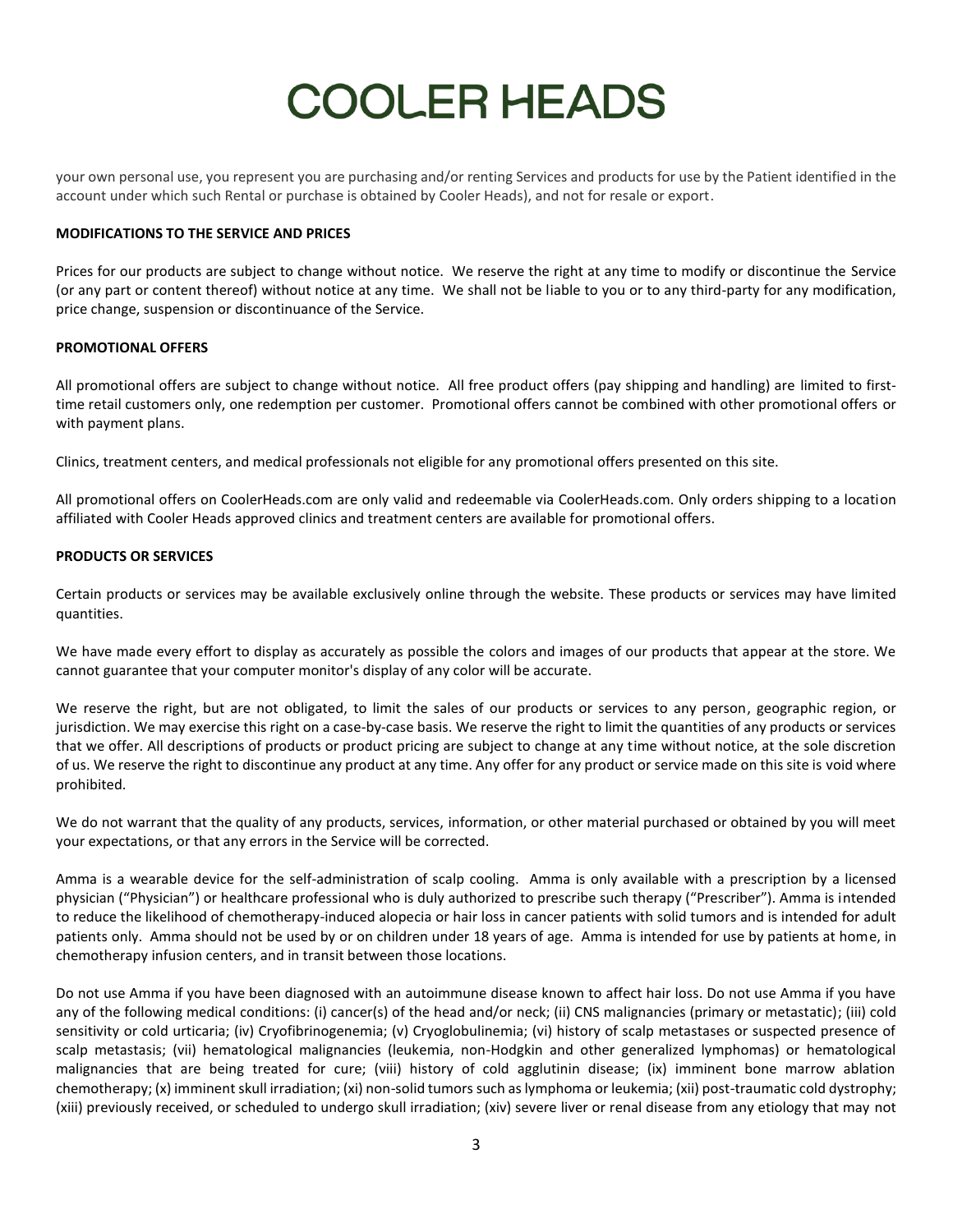be able to metabolize or clear the metabolites of the chemotherapeutic agent; (xv) skin cancers including melanoma, squamous cell carcinoma, and Merkel cell carcinoma; (xvi) small cell carcinoma of the lung; (xvii) solid tumors that have a high likelihood for metastasis in transit; or (xviii) squamous cell carcinoma of the lung. Scalp and/or cutaneous metastases have been reported in patients with non-small cell lung cancer, colon cancer, renal cell carcinoma, ovarian cancer, and bladder cancer. Patients with advanced forms of these cancers may be more likely to experience scalp metastases with the scalp cooling system.

Amma should not be used on hairless sections of the scalp, broken skin, or open wounds. Amma delivers very cold therapy to the scalp, and direct exposure to bare skin may result in frostbite or a cold burn. Users shall be aware of all other warnings and instructions provided in the User Manual prior to use of Amma and related accessories.

Cooler Heads maintains a User Manual that contains various important information related to the optimal use and maintenance of Amma and related products, including but not limitation technical specifications, use instructions, warnings, indications for use, troubleshooting, and service communication ("User Manual"). The Services also provide detailed training regarding use of the Amma System ("Training"). You represent and warrant that prior to using Amma, you have read and understood the User Manual and attended the Training, and you agree Cooler Heads is not responsible for damage or non-performance for failure to follow the User Manual, Training instructions, or any other information provided by Cooler Heads relating to the use of the Amma System and related products.

## **ACCURACY OF BILLING AND ACCOUNT INFORMATION**

We reserve the right to refuse any order placed with us. We may, in our sole discretion, limit or cancel quantities purchased per person, per household or per order. These restrictions may include orders placed by or under the same customer account, the same credit card, and/or orders that use the same billing and/or shipping address. If we make a change to or cancel an order, we may attempt to notify you by contacting the e-mail and/or billing address/phone number provided at the time the order was made. We reserve the right to limit or prohibit orders that, in our sole judgment, appear to be placed by dealers, resellers or distributors.

You agree to provide current, complete, and accurate purchase and account information for all purchases made at our store. You agree to promptly update your account and other information, including your email address and credit card numbers and expiration dates, so that we can complete your transactions and contact you as needed.

#### **THIRD-PARTY LINKS**

Certain content, products and services available via our Service may include materials from third-parties.

Third-party links on this site may direct you to third-party websites that are not affiliated with us. We are not responsible for examining or evaluating the content or accuracy and we do not warrant and will not have any liability or responsibility for any third-party materials or websites, or for any other materials, products, or services of third-parties.

We are not liable for any harm or damages related to the purchase or use of goods, services, resources, content, or any other transactions made in connection with any third-party websites. Please review carefully the third-party's policies and practices and make sure you understand them before you engage in any transaction. Complaints, claims, concerns, or questions regarding thirdparty products should be directed to the third-party.

#### **REGISTRATION AND PASSWORDS**

To access certain services on the Service, you will be required to provide specific information. All information about you must be correct, current and complete, and you may not use any aliases or other means to mask your true identity. Any access codes or passwords provided should be safeguarded at all times. You acknowledge that your account is personal to you and agree not to provide any other person with access to this Service or portions of it using your username, password, or other security information. You are responsible for the security of your access codes and passwords and will be solely liable for any use or unauthorized use under such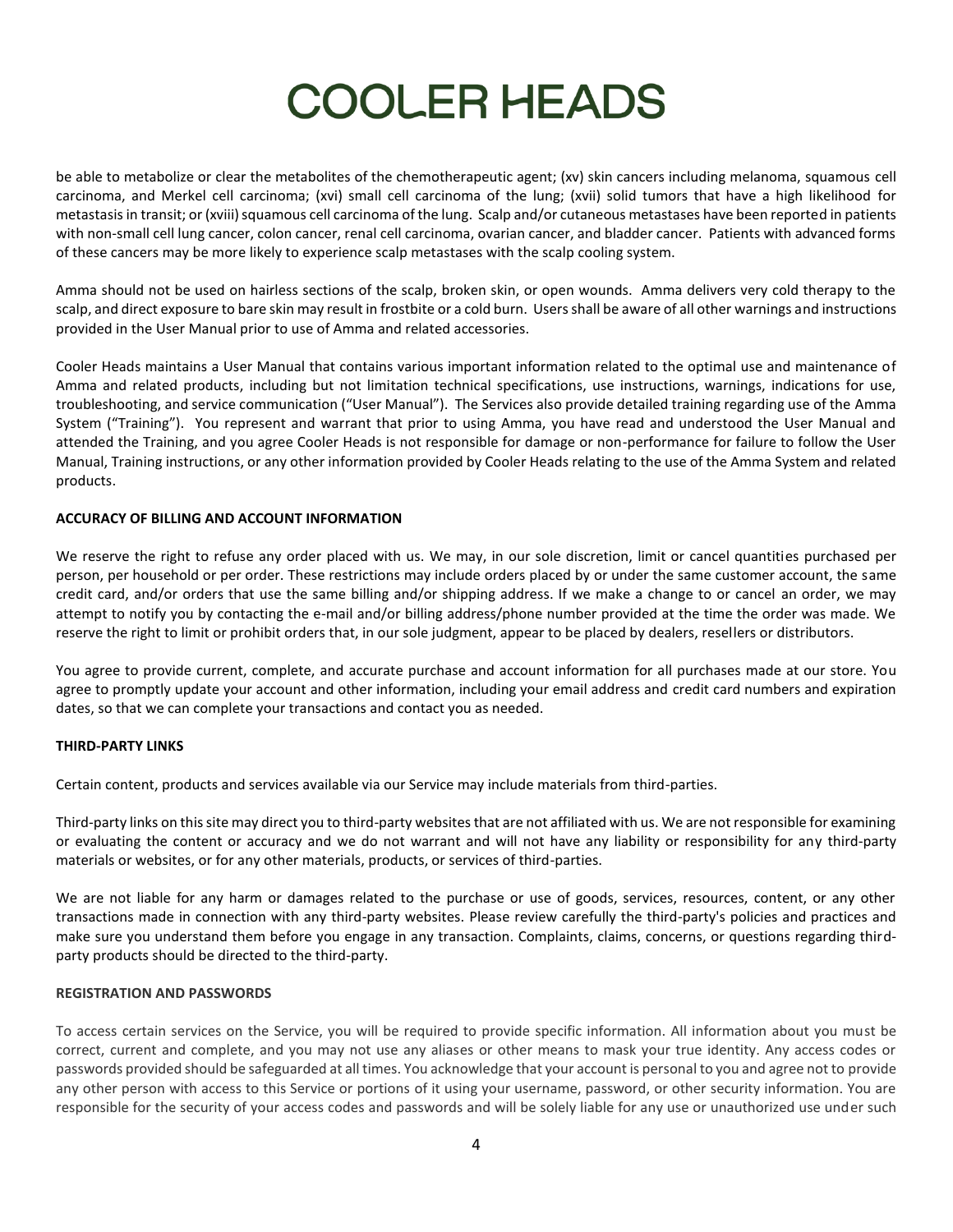access codes or passwords. You agree to notify us immediately of any unauthorized access to or use of your username or password or any other breach of security. We may suspend or terminate your access at any time with or without notice. Additionally, we may modify or discontinue the Service, with or without notice to you and that we will not be liable to you or any third party as a result of such modification or discontinuation.

## **USER COMMENTS, FEEDBACK AND OTHER SUBMISSIONS**

If, at our request, you send certain specific submissions (for example contest entries) or without a request from us you send creative ideas, suggestions, proposals, plans, or other materials, whether online, by email, by postal mail, or otherwise (collectively, 'comments'), you agree that we may, at any time, without restriction, edit, copy, publish, distribute, translate and otherwise use in any medium any comments that you forward to us. We are and shall be under no obligation (1) to maintain any comments in confidence; (2) to pay compensation for any comments; or (3) to respond to any comments unless otherwise required or provided by law, including but not limited to the Federal Food, Drug and Cosmetic Act ("FDCA").

We may, but have no obligation to, monitor, edit or remove content that we determine in our sole discretion are unlawful, offensive, threatening, libelous, defamatory, pornographic, obscene, or otherwise objectionable or violates any party's intellectual property or these Terms of Service.

You agree that your comments will not violate any right of any third-party, including copyright, trademark, privacy, personality or other personal or proprietary right. You further agree that your comments will not contain libelous or otherwise unlawful, abusive or obscene material, or contain any computer virus or other malware that could in any way affect the operation of the Service or any related website. You may not use a false e-mail address, pretend to be someone other than yourself, or otherwise mislead us or thirdparties as to the origin of any comments.

You are solely responsible for any comments you make and their accuracy. We take no responsibility and assume no liability for any comments posted by you or any third-party.

#### **PERSONAL INFORMATION**

Your submission of personal information through the store is governed by our Privacy Policy, HIPAA Policy, and any patient consents and/or authorizations provided voluntarily to Cooler Heads. Our Policies are available on our website.

#### **ERRORS, INACCURACIES AND OMISSIONS**

Occasionally there may be information on our site or in the Service that contains typographical errors, inaccuracies or omissions that may relate to product descriptions, pricing, promotions, offers, product shipping charges, transit times and availability. We reserve the right to correct any errors, inaccuracies, or omissions, and to change or update information or cancel orders if any information in the Service or on any related website is inaccurate at any time without prior notice (including after you have submitted your order).

We undertake no obligation to update, amend or clarify information in the Service or on any related website, including without limitation, pricing information, except as required by law. No specified update or refresh date applied in the Service or on any related website, should be taken to indicate that all information in the Service or on any related website has been modified or updated.

#### **PROHIBITED USES**

In addition to other prohibitions as set forth in the Terms of Service, you are prohibited from using the site or its content: (a) for any unlawful purpose; (b) to solicit others to perform or participate in any unlawful acts; (c) to violate any international, federal, provincial or state regulations, rules, laws, or local ordinances; (d) to infringe upon or violate our intellectual property rights or the intellectual property rights of others; (e) to harass, abuse, insult, harm, defame, slander, disparage, intimidate, or discriminate based on gender, sexual orientation, religion, ethnicity, race, age, national origin, or disability; (f) to submit false or misleading information; (g) to upload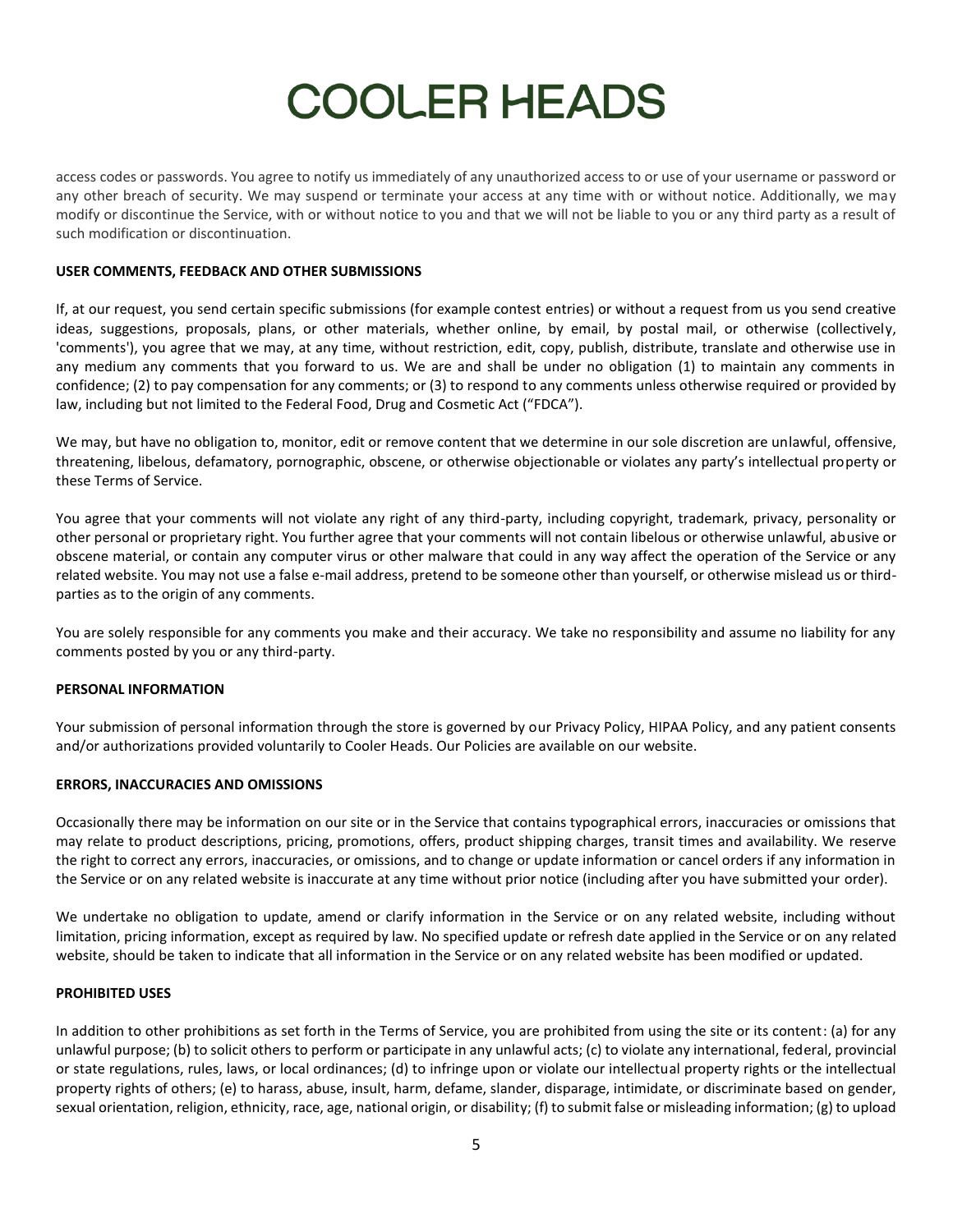or transmit viruses or any other type of malicious code that will or may be used in any way that will affect the functionality or operation of the Service or of any related website, other websites, or the Internet; (h) to collect or track the personal information of others; (i) to spam, phish, pharm, pretext, spider, crawl, or scrape; (j) for any obscene or immoral purpose; or (k) to interfere with or circumvent the security features of the Service or any related website, other websites, or the Internet. We reserve the right to terminate your use of the Service or any related website for violating any of the prohibited uses.

## **PROPRIETARY RIGHTS**

Cooler Heads is the owner of or otherwise licensed to use all parts of the Service, including all copy, software, graphics, designs and all copyrights, trademarks, service marks, trade names, logos, and other intellectual property or proprietary rights contained therein. Some materials on the Service belong to third parties that Cooler Heads is authorized to use and display, such as research reports, news articles, third party logos and trademarks and other proprietary materials. These Terms of Service permit you to use the Service for your personal, non-commercial use only. By using the Service, you agree not to copy, distribute, modify, make derivative works of, publicly display, publicly perform republish, download, store or transmit any materials from the Service without the prior written consent of the owner of such materials. None of the material contained on the Service may be reverse-engineered, disassembled, decompiled, transcribed, stored in a retrieval system, translated into any language or computer language, retransmitted in any form or by any means (electronic, mechanical, photo reproduction, recordation or otherwise), resold or redistributed without the prior written consent of Cooler Heads. You must not delete or alter any copyright, trademark, or other proprietary rights notices from copies of materials from this Service. **Except as expressly set forth in these Terms of Service, no license is granted to you and no rights are conveyed by virtue of accessing or using the Service. All rights not granted under these Terms of Service are reserved by Cooler Heads.**

## **DISCLAIMER OF WARRANTIES; LIMITATION OF LIABILITY**

We do not guarantee, represent, or warrant that your use of our service will be uninterrupted, timely, secure or error-free.

We do not warrant that the results that may be obtained from the use of the service will be accurate or reliable.

You expressly agree that your use of, or inability to use, the Service is at your sole risk. The Service and all products and services delivered to you through the Service are (except as expressly stated by us) provided 'as is' and 'as available' for your use, without any representation, warranties or conditions of any kind, either express or implied, including all implied warranties or conditions of accuracy, availability, completeness, reliability, title, currency, or content of information or material provided by or through this site, and the implied warranties of merchantability, merchantable quality, fitness for a particular purpose, durability, title, and noninfringement. Your use of the Services and site is at your sole risk. You assume full responsibility for all costs associated with your use of the Services, and that Cooler Heads shall not be liable for any damages of any kind related to your use of the Services or this site.

IN NO EVENT SHALL COOLER HEADS OR ANY OF OUR DIRECTORS, OFFICERS, EMPLOYEES, LICENSORS, DISTRIBUTORS, SUPPLIERS, AGENTS, RESELLERS, OR OPERATORS OF THE SITE, BE LIABLE TO YOU FOR ANY DIRECT, INDIRECT, INCIDENTAL, SPECIAL, PUNITIVE, OR CONSEQUENTIAL DAMAGES WHATSOEVER RESULTING FROM ANY (I) ERRORS, MISTAKES, OR INACCURACIES OF CONTENT, (II) PERSONAL INJURY OR PROPERTY DAMAGE, OF ANY NATURE WHATSOEVER, RESULTING FROM YOUR USE OF PRODUCTS PURCHASED OR RENTED ON THE SITE OR ACCESS TO AND USE OF OUR SITE, (III) ANY UNAUTHORIZED ACCESS TO OR USE OF OUR SECURE SERVERS AND/OR ANY AND ALL PERSONAL INFORMATION STORED THEREIN, (IV) ANY INTERRUPTION OR CESSATION OF TRANSMISSION TO OR FROM OUR SITE, (V) ANY VIRUSES, TROJAN HORSES, OR THE LIKE, WHICH MAY BE TRANSMITTED TO OR THROUGH OUR SITE BY ANY THIRD PARTY, AND/OR (VI) ANY ERRORS OR OMISSIONS IN ANY CONTENT OR FOR ANY LOSS OR DAMAGE OF ANY KIND INCURRED AS A RESULT OF YOUR USE OF ANY CONTENT POSTED, EMAILED, TRANSMITTED, OR OTHERWISE MADE AVAILABLE VIA THE SITE, WHETHER BASED ON WARRANTY, CONTRACT, TORT, OR ANY OTHER LEGAL THEORY, AND WHETHER OR NOT THE COMPANY IS ADVISED OF THE POSSIBILITY OF SUCH DAMAGES. THE FOREGOING LIMITATION OF LIABILITY SHALL APPLY TO THE FULLEST EXTENT PERMITTED BY LAW IN THE APPLICABLE JURISDICTION.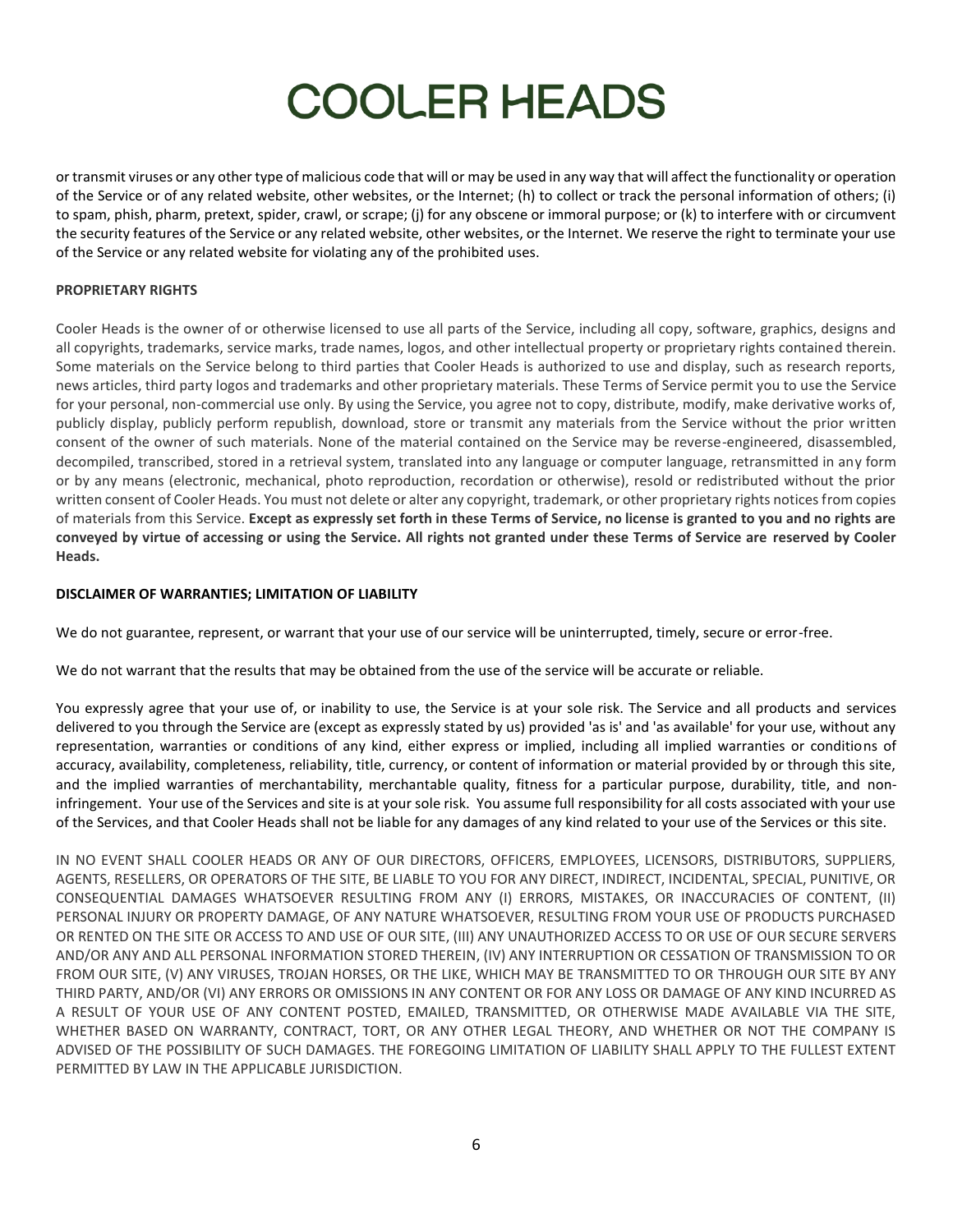You hereby acknowledge that the preceding paragraph shall apply to all content, merchandise, products, Services, and experiences available through the Service. If any part of these warranty disclaimers or limitations of liability is found to be invalid or unenforceable for any reason or if we are otherwise found to be liable to you in any manner, then our aggregate liability for all claims under such circumstances for liabilities, shall not exceed the amount paid by you, if any, for accessing this Service, or purchasing any products.

#### **INDEMNIFICATION**

You agree to indemnify, defend and hold harmless Cooler Heads and our parent, subsidiaries, affiliates, partners, officers, directors, agents, contractors, licensors, service providers, subcontractors, suppliers, interns and employees, harmless from any claim or demand, including reasonable attorneys' fees, made by any third-party due to or arising out of your breach of these Terms of Service or the documents they incorporate by reference, your provision of false, inaccurate, or misleading information, or your violation of any law or the rights of a third-party.

#### **SEVERABILITY**

If any provision of these Terms of Service is determined to be unlawful, void, or unenforceable, such provision shall nonetheless be enforceable to the fullest extent permitted by applicable law, and the unenforceable portion shall be deemed to be severed from these Terms of Service, such determination shall not affect the validity and enforceability of any other remaining provisions.

## **TERMINATION**

The obligations and liabilities of the parties incurred prior to the termination date shall survive the termination of this agreement for all purposes.

These Terms of Service are effective unless and until terminated by either you or us. You may terminate these Terms of Service at any time by notifying us that you no longer wish to use our Services, or when you cease using our site.

If in our sole judgment you fail, or we suspect that you have failed, to comply with any term or provision of these Terms of Service, we also may terminate this agreement at any time without notice and you will remain liable for all amounts due up to and including the date of termination; and/or accordingly may deny you access to our Services (or any part thereof).

### **ENTIRE AGREEMENT**

The failure of us to exercise or enforce any right or provision of these Terms of Service shall not constitute a waiver of such right or provision.

These Terms of Service and any policies or operating rules posted by us on this site or in respect to The Service constitutes the entire agreement and understanding between you and us and govern your use of the Service, superseding any prior or contemporaneous agreements, communications, and proposals, whether oral or written, between you and us (including, but not limited to, any prior versions of the Terms of Service).

Any ambiguities in the interpretation of these Terms of Service shall not be construed against the drafting party.

#### **GOVERNING LAW**

These Terms of Service and any separate agreements whereby we provide you Services shall be governed by and construed in accordance with the laws of the State of California.

#### **LEGAL DISPUTES; ARBITRATION**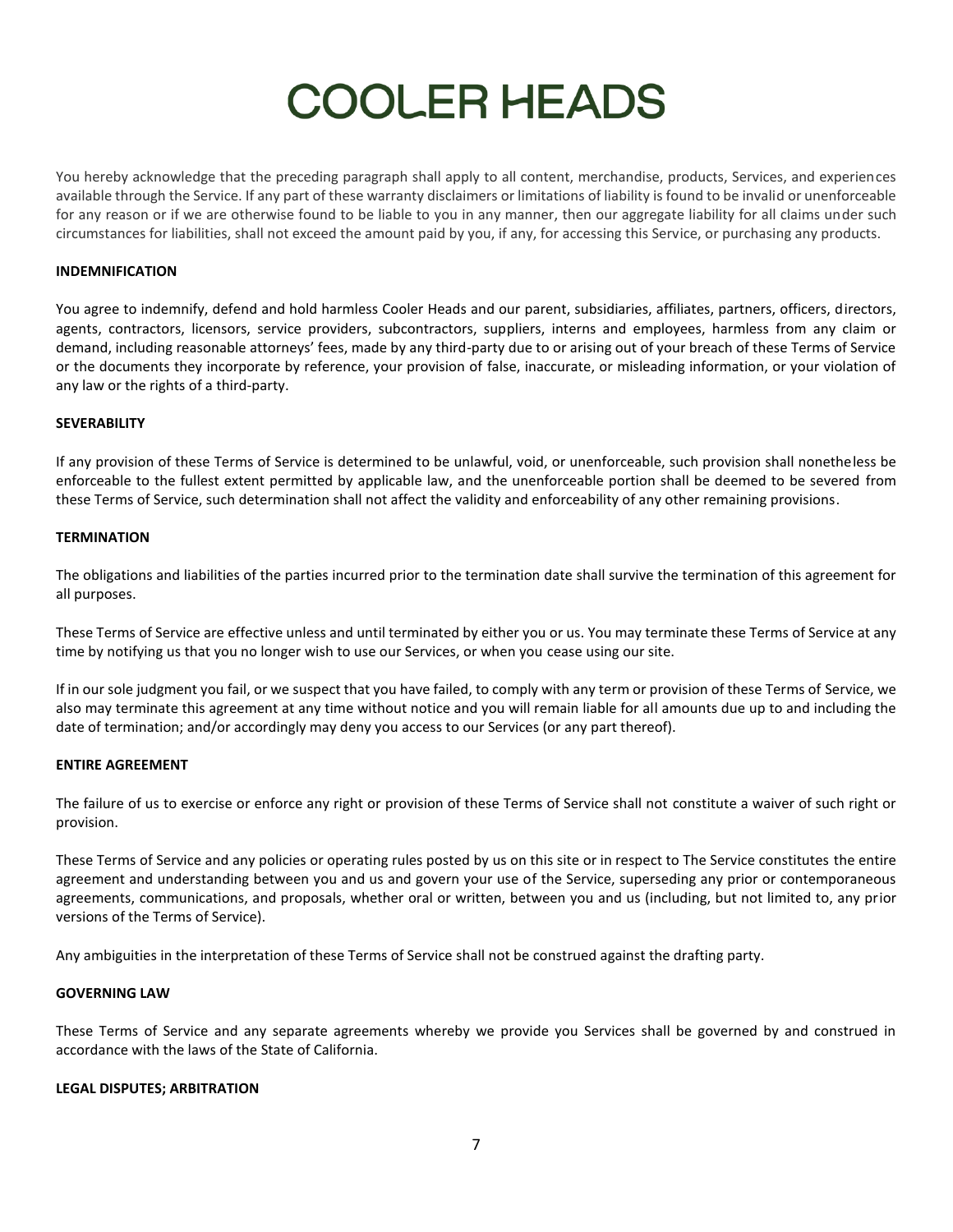**PLEASE READ THIS SECTION CAREFULLY. EXCEPT AS THE TERMS OF USE OTHERWISE PROVIDE, YOU WAIVE YOUR RIGHTS TO TRY ANY CLAIM IN COURT BEFORE A JUDGE OR JURY AND TO BRING OR PARTICIPATE IN ANY CLASS, COLLECTIVE, OR OTHER REPRESENTATIVE ACTION. Other rights that you would have if you went to court, such as access to discovery or appeals, also might be unavailable or limited in arbitration.**

#### Agreement to Binding Arbitration; Class Action Waiver

**Any dispute, claim or controversy (that is not resolved informally as set forth below) between you and Cooler Heads, its agents, employees, officers, directors, principals, successors, assigns, subsidiaries or affiliates (collectively for purposes of this section, "Cooler Heads Parties") arising from or relating in any way to: (1) any agreement, authorization, and/or consent between you and Cooler Heads and their interpretation or the breach, termination or validity thereof, and the relationships which result from these Terms of Use or incorporate them by reference; (2) your use of any website owned or operated by Cooler Heads; or (3) any products or services sold or distributed by Cooler Heads or through any website owned or operated by Cooler Heads (collectively, "Covered Disputes") will be resolved by binding arbitration, rather than in court. Covered Disputes shall be interpreted broadly.**

Except as provided below, any Covered Dispute shall be settled exclusively by binding arbitration, in San Diego, California, in accordance with the Commercial Arbitration Rules of the American Arbitration Association, before a panel of three arbitrators, one appointed by each of the Company and the Executive, and the third chosen by the two so appointed. The decision of the arbitrators shall be final, and judgment on the award rendered by the arbitrator may be entered in any court having jurisdiction. The prevailing party shall be awarded reasonable attorneys and arbitration costs.

#### Sole Exceptions to Arbitration

Notwithstanding the foregoing, in lieu of arbitration: (1) either you or Cooler Heads may elect to have an individual claim heard in small claims court consistent with any applicable jurisdictional and monetary limits that may apply, provided that it is brought and maintained as an individual claim and is not appealed or removed to any court of general jurisdiction; and (2) you agree that you or Cooler Heads may bring suit in court to enjoin infringement or other misuse of intellectual property rights.

#### Jury Trial and Class Action Waiver

Except as the Terms of Use otherwise provide and to the fullest extent permitted by law, you and Cooler Heads acknowledge and agree that you are each waiving the right to a trial by jury and to the litigation of disputes in state or federal courts of general jurisdiction. The parties further agree that any arbitration shall be conducted in their individual capacities only and not as a class action/class arbitration or other representative action, and the parties expressly waive their right to file a class action or seek relief on a class basis. You and Cooler Heads may not be plaintiffs or class members in any purported class, collective, private attorney general, or representative proceeding, or otherwise make or proceed with any claim on a collective or consolidated basis, and may each bring claims against the other only in your or its individual capacity. As referenced above, the arbitrator may award declaratory or injunctive relief only on an individual basis and only to the extent necessary to provide relief warranted by the individual claim. If a court determines that this class action waiver is not enforceable as to a particular claim or request for relief and all appeals from that decision have been exhausted (or the decision is otherwise final), then the parties agree that that particular claim or request for relief shall proceed in court but shall be stayed pending arbitration of the remaining claims.

#### **CHANGES TO TERMS OF SERVICE**

You can review the most current version of the Terms of Service at any time at this page.

We reserve the right, at our sole discretion, to update, change or replace any part of these Terms of Service by posting updates and changes to our website. It is your responsibility to check our website periodically for changes. Your continued use of or access to our website or the Service following the posting of any changes to these Terms of Service constitutes acceptance of those changes.

#### **CONTACT INFORMATION**